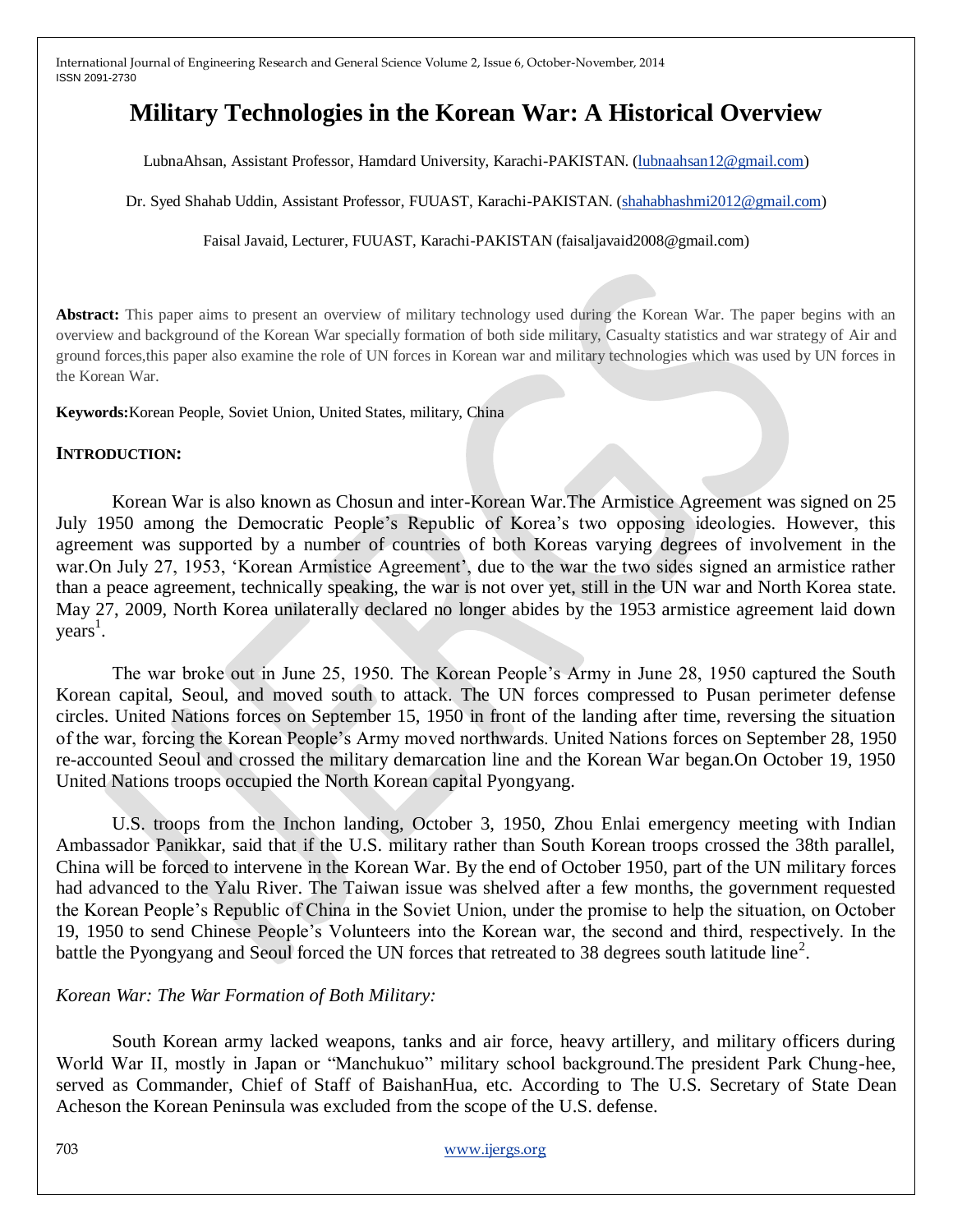From 1946 onwards the Soviet Union trained thousands of North Korean military officers. Each division is also equipped with about fifteen Soviet advisers, plus a large number of international citizens who participated in the Anti-Japanese War and the Civil War. There was a wealth of practical experience in Korea. North Korean soldiers and ethnic nationality, the strength of the Korean People"s Army is truly unmatched in Korea. Before the outbreak of war, the DPRK and the ROK military balance was: 7:1, 13:1 semiautomatic rifles, troops 2:1, 2:1 artillery, machine guns, tanks 6.5:1, 6:1 aircraft. The Korean People"s Army respects position of absolute dominance<sup>3</sup>.

#### **(a) FIRST BATTLE**

Evening of 19 October 1950, the commander to Peng, the Chinese People"s Volunteers from Anton (now called Dandong), estuaries (ieKuantan County town of Austin estuary), Ser Ann (now known as the Collective Security) and other various locations secret Sino-Korean border spend the Yalu River, October 25 raid. Coalition forces did not expect to cross the military demarcation line into the case of North Korea"s attack on coalition forces and coalition forces had also not received any military intelligence has crossed the Yalu River.

## **(b) SECOND BATTLE**

Although the first battle of Waterloo, MacArthur insisted to send troops only symbolic, but he also admitted that the "United Nations was totally destroyed danger". It is suggested that it would be massive bombing northeast region. However it is clear that the Truman administration in the United States in World War II just after the war ended immediately and the People's Republic will likely trigger a Third World War<sup>4</sup>.

#### **(c) THIRD BATTLE**

December 31, 1950, the Korean army launched a third campaign, to promote the military demarcation line 50 miles south of Seoul, was the 50th People"s Volunteers Army and the Korean People"s Army First Army occupation. Truman generates a lot of conflict with the government coalition commander in front of MacArthur's opinion. Truman with China or the Soviet Union wanted to avoid a direct conflict, do not want to trigger World War III. MacArthur places priority on military victory; a lot of action in the Korean peninsula has not been applied Washington's approval, some even contrary to Washington's decision. MacArthur's is very dangerous nuclear era.

# **(d) FOURTH BATTLE**

Fourth Battle of the Korean People"s Volunteers launched too hastily. The volunteers were, therefore, the first setback since entry into combat. Volunteers had to abandon Incheon and Seoul, across the board was forced to retreat more than 100 kilometers to the north of the withdrawal of the military demarcation line. The fourth campaign ended in failure<sup>5</sup>.

#### **(e) FIFTH CAMPAIGN**

In April, the Korean battlefield advantage backward UN troops. April 22, 1951, the Chinese People"s Volunteers launched the fifth campaign, to "prayer offensive" end of the 29th United Nations forces began to launch a "second spring offensive", pressing in Cheorwon, Yeoncheon, 63 volunteers began by military by the water clinging to the mountain. The second United Nations forces entered the military demarcation line; the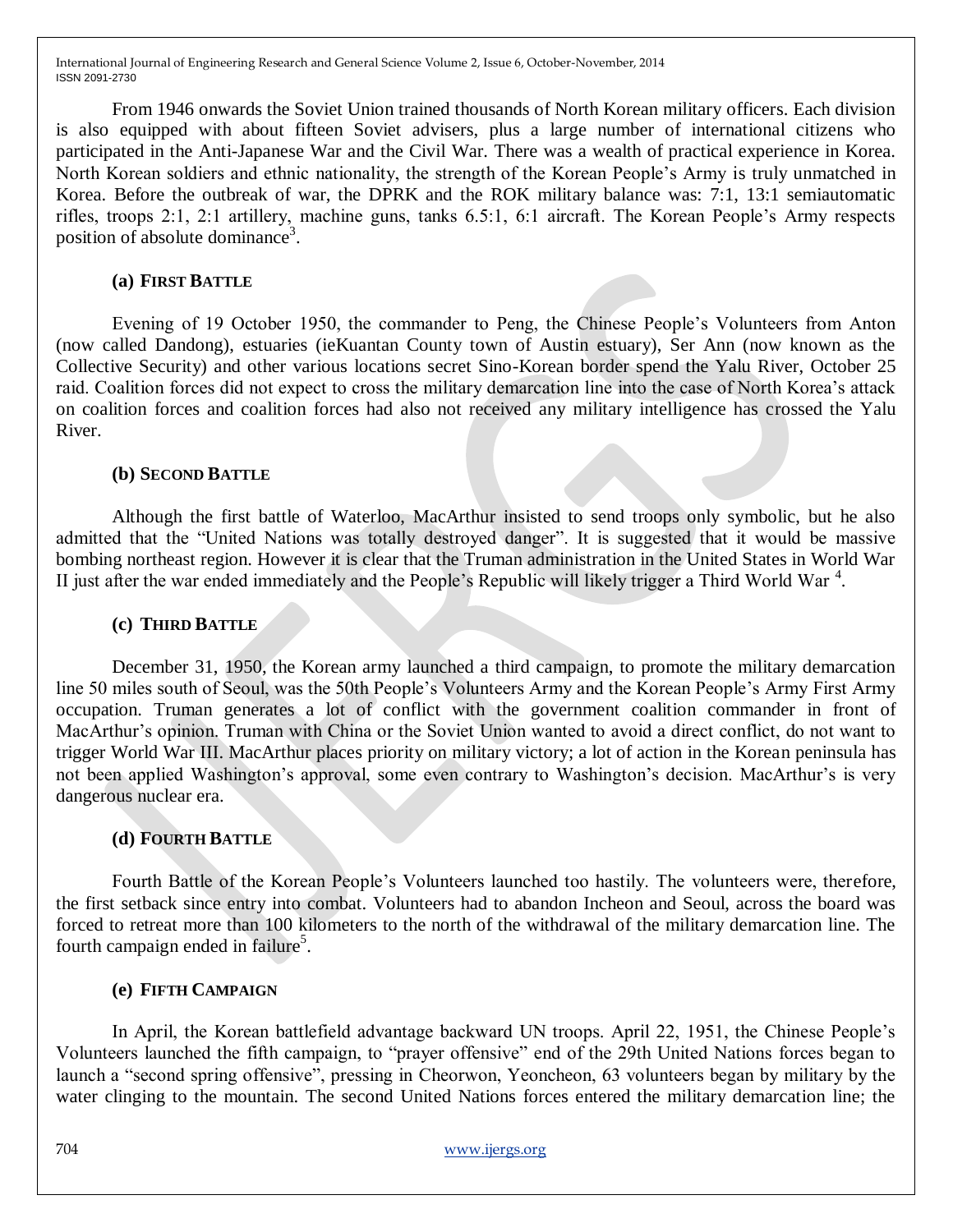volunteers were forced to retreat across the board after about 40 kilometers barely lived coalition to stop the attack, the U.S.

#### *Korean War: After the War:*

At 10:00 on July 27 1953, the two sides signed at Panmunjom, "the Korean Armistice Agreement" and "supplementary agreement on temporary truce,"the cease-fire agreement. The end result of the negotiations is near the military demarcation line in at 22:00 on July 27 1953 the entire line of actual control of both north and south of the demilitarized zone established two kilometers wide. In 1954, Soviet officials and representatives of States in the war on the Korean peninsula, held talks in Geneva, Switzerland. But the negotiations did not reach a permanent peace plan failed to resolve the North Korean reunification issue, until today fifty years later, the Korean peninsula is still divided the two countries: the Democratic People's Republic of Korea<sup>6</sup>.

#### *Casualty Statistics:*

March 23, 1953, the first batch of repatriated to the United States killed servicemen, according to Chinese statistics, China"s Volunteers during the Korean War casualties 50 million people, killed 171,687 people died, 22 people injured (net repeatedly wounded passengers), totaling 39 million casualties, the total number of casualties in the Korean army of about 63 million people. See the Korean War Memorial. UN forces, the U.S. military casualties of about 14 million were reported. U.S. forces killed 36,570 people, injured 100,000 remaining passengers, several wounded after deducting the number of wounded is unknown. According to South Korean statistics, 415,004 South Korean soldiers and civilians dead people, 137,899 people dead soldiers, injured 450,742 people, 24,495 people missing, captured 8,343 people in total 621,479 people, South Korean prisoners of war casualties that the United States missing digits corresponding total 154,881 people (South Korean Defense Ministry website. 1988 published "Chinese People"s Volunteers in the Korean War military history," the statistics of the DPRK troops were wiped out 109 million people (including the Korean People's Army to fight independently annihilated 13.6 million), of which U.S. 39 million people, Han Jun 66 million people, "the other servants Army" (UN) were more than 20,000 people<sup>7</sup>.

#### *Technology in War:*

May 27 to June 23, volunteers launched a second offensive in the attack in the original volunteers to fight U.S. troops based in South Korea plan to combat military based. 19 Volunteers Corps, 9th Regiment, 20th Corps and the Korean People"s Army Corps have the following troops for the defense of South Korea"s 51 offensive operations support points 65 times, a total of 41,203 UN troops wiped out people, volunteers casualties 19,354 people. July 13 to 27 to start the third attack, which Jincheng campaign, the attack to combat troops based in South Korea. The campaign volunteers 9, 19, 20 for South Korea People"s Army Corps and Army combat 45 times. In the July 13 to 16, launched the offensive to the defensive, just three days from the time they put a positive front to promote the 192.6 km ahead. UN troops deployed eight divisions back in the next time, more than 1,000 times, but under the circumstances to pay a huge price before the 27th Battle of the armistice signed to end the occupation Jincheng only a giant in the room Kitayama position $8$ .

#### **COMBAT:**

Early 1950, the Korean War, the Air Force spent the Far East 44 squadrons of 657 war planes. KPA only 20 fighters, soon lost combat capability. August, Stalin sent Soviet Air Force 138 aircraft stationed in ShenyangSoviet Secret Intervention.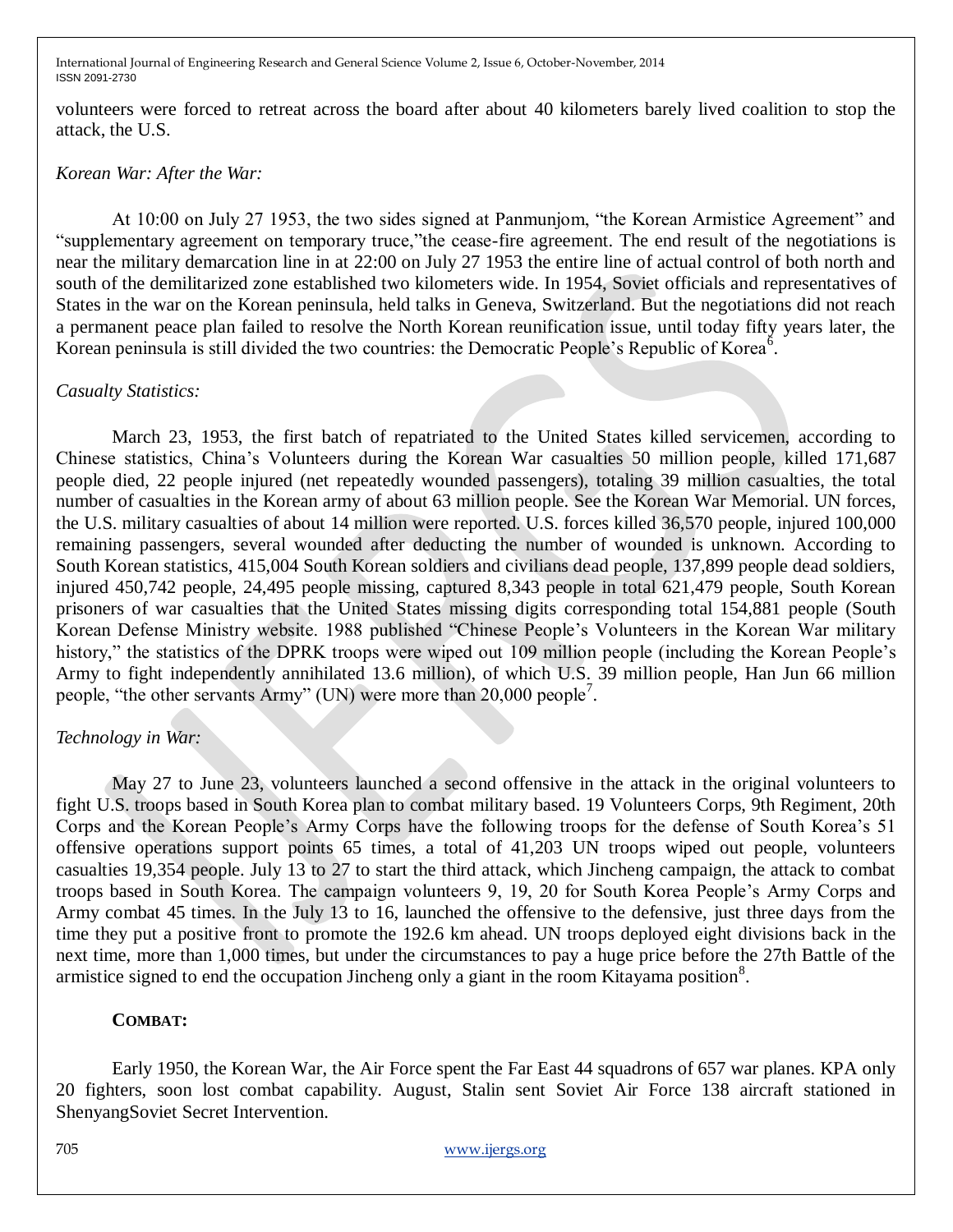November 1, 1950, in advance of the Soviet Air Force stationed in Shenyang MiG-15 over the Yalu River in North Korea and the U.S. Air Force for the first time at war. That same month, the Soviet Union decided to send war fighter, with two 64th Air Division established a separate Air Force fighter, MiG-15 jet fighters were to undertake to defend the Yalu River and less than 75 kilometers south of the border line of the strategic objectives and lines of communication task. At this stage, the U.S. war planes (including combat aircraft and non-combat aircraft such as transports, contact, etc.) has reached 14 Battalion, more than 1,100 aircraft, machine number are numerous, but most of propeller aircraft, jet Just straight-wing F-80 fighter, the performance is far better than the Soviet Air Force MiG-15. Nov. 8, Vandenberg Air Force commander ordered the dispatch of F-84E and F-86A each one wing to the Korean Peninsula war. 4th Fighter Wing F-86 transportation by sea, most stationed is the only one squadron stationed near Gimpo Airport in Seoul in December 15 for the first time to perform tasks.

Soviet Air Force MiG-15 considered a threat to U.S. bombers to make November the U.S. Air Force bombed strategic targets six Yalu bridges and 10 cities in North Korea failed to achieve. U.S. Air Force that is due to geopolitical constraints, so that bombers could not fly into the Chinese territory, and anti-aircraft fire from the territory, causing distress to perform the task, but still most of the successful completion of the task.

In December, the newly formed People"s Liberation Army Air Force stationed in Dandong, until January 1951 was the first time to participate in combat. In late 1950 and early 1951, in the northwestern peninsula, from the Yalu River to the south Chungchon airspace between the Soviet Air Force MiG cause considerable threat to coalition aircraft. American pilots began to MiG Alley call this region (called the Chinese media, this translated into MiG Alley) that would expand into the airspace like the back alleys in the melee<sup>9</sup>.

MiG Alley is the most mysterious power of the Soviet pilots, Stalin ordered Defense Minister VasilevskyMarshal is responsible for sending the Chinese aviation divisions; all dressed in Soviet combatants Chinese People"s Volunteers uniforms. Although Stalin strict confidentiality requirements, but in fact, since the Soviet Union to join the coalition combat ranks, and soon knew from listening to radio communications among Soviet intervention, but the entire coalition forces during the Korean War also choose the attitude of silence in order to avoid the war expanded. At that time the Air Force Chief of Staff Hoyt Vandenberg after returning from the Far East to inspect publicly declared: "They has become one of the world"s major air forces" deliberately holding high the strength of air force, mistaken identity, in order to avoid exposure to a large number of war Soviet pilots truth $10$ .

Although the Soviet Union has been involved in the Air Force, but the Air Force declared in the Korean War Volunteers effectively play their role. According to People's Republic of China's statistics, the volunteers sent off Air Force in 2457 war, the CPC approved 26,491 sorties, there are 212 pilots shot down and wounded over UN aircraft. Volunteers throughout the Air Force claimed that UN troops were shot down 330 aircraft, the Air Force was shot down 231 volunteer's aircraft, and 116 pilots were killed. The United States declared total information 647 F-86 deployments to Korea Theater, a total loss of 231, which identifies 73 combat losses, unexplained 34 to strike the other losses, including failure causes.

#### **CONCLUSION:**

706 www.ijergs.org In a nut shell, although the United States did not reach the target of Korean unification, but reached defend Japan and led to NATO cooperation objectives. Encourage the United States to take the Korean War Cold War containment policy for the United States to further expand the defensive perimeter paving Asia. These policies eventually led to the Cold War the United States tried to stop the fall of communism in the hands